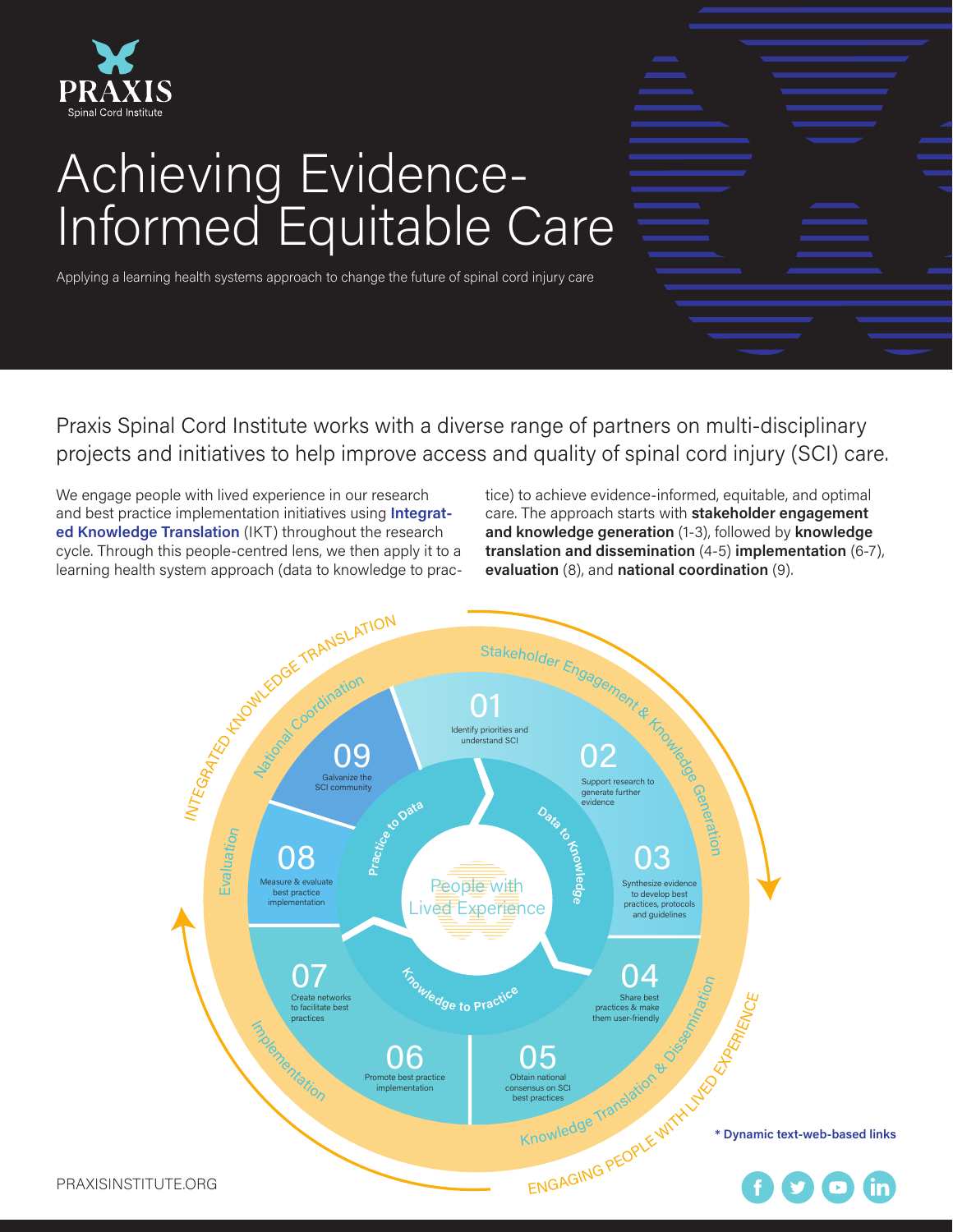

Each step in the data to knowledge to practice cycle<sup>1</sup> guides Praxis activities. Here are some initiatives Praxis and our partners are working on:

### STAKEHOLDER ENGAGEMENT & KNOWLEDGE GENERATION

#### **O1** Identify priorities and understand the<br>
changing epidemiology of SCI **changing epidemiology of SCI**

Engaging with SCI stakeholders and using data from the **[Rick Hansen SCI Registry](https://praxisinstitute.org/research-care/key-initiatives/national-sci-registry/)** (RHSCIR) and other sources, Praxis is updating the **epidemiology and economic burden** of SCI and identifying opportunities for impact.

#### **O2** Support research to generate further<br>
puidence to improve diagnosis of and **evidence to improve diagnosis of and promising treatments for SCI**

Research priorities identified by our stakeholders include SCI biomarkers, activity-based therapy (ABT) and spinal cord stimulation. To improve diagnosis of SCI, Praxis supports projects examining **SCI biomarkers** including neurochemicals in the cerebrospinal fluid and blood, microbiome, and imaging. Praxis also supports the **[International SCI](http://www.sci-biobank.org)  [Biobank](http://www.sci-biobank.org)** which provides biospecimens to the SCI community.

Promising treatments supported by Praxis includes a multi-centre study on hemodynamic management (**[CASPER](https://clinicaltrials.gov/ct2/show/NCT03911492)**) which will inform how to protect the spinal cord following injury, and studies on **[ABT](https://praxisinstitute.org/praxis-announces-list-of-award-recipients-for-cure-and-care-program-open-calls/)** and **[spinal cord stimulation](https://praxisinstitute.org/praxis-announces-its-latest-grant-recipients/)** to maximize neuro-recovery. These therapies will pave the way for new best practices in care.

<sup>1</sup> Friedman C, Rubin J, Brown J, et al. Toward a science of learning systems: a research agenda for the high-functioning Learning Health System. *J Am Med Inform Assoc.* 2015;22(1):43-50. doi:10.1136/amiajnl-2014-002977

#### 03 **Synthesize evidence to develop best practices, protocols and guidelines**

Praxis supports **[SCIRE](http://www.scireproject.com)**, which contains syntheses of the SCI evidence, and the development of evidencebased **Clinical Practice Guidelines** (CPGs).

Praxis supports the **[Canadian SCI Practice](https://kite-uhn.com/can-scip)  [Guideline](https://kite-uhn.com/can-scip)** (Can-SCIP), which is the first comprehensive living guideline for SCI informed by existing SCI CPGs. Can-SCIP is considered the best available evidence to inform SCI care from prehospital phase to community care in Canada.

**[New CPGs](https://praxisinstitute.org/praxis-announces-its-latest-grant-recipients/#bk)** are being developed on acute topics such as hemodynamic management and timing of surgery.

### KNOWLEDGE TRANSLATION & DISSEMINATION

### 04 **Share best practices & make them userfriendly**

Working with SCI stakeholders, Praxis is creating **[toolkits](https://praxisinstitute.org/research-care/professional-resources/clinician-education/)** (e.g. **Standing & Walking Assessment Toolkit**), algorithms (e.g. **[ISNCSCI Algorithm,](https://www.isncscialgorithm.com/) Can-SCIP app** for clinicians to find relevant CPGs) and hosting webinars (referred to as **Learning Circles**) to share best practices. Praxis is **[supporting](https://praxisinstitute.org/praxis-announces-its-latest-grant-recipients/#kc)  [projects](https://praxisinstitute.org/praxis-announces-its-latest-grant-recipients/#kc)** to identify best practices on essential health services (e.g. equipment, homecare, medical supplies) to facilitate access and promote equity as well as self-management resources.